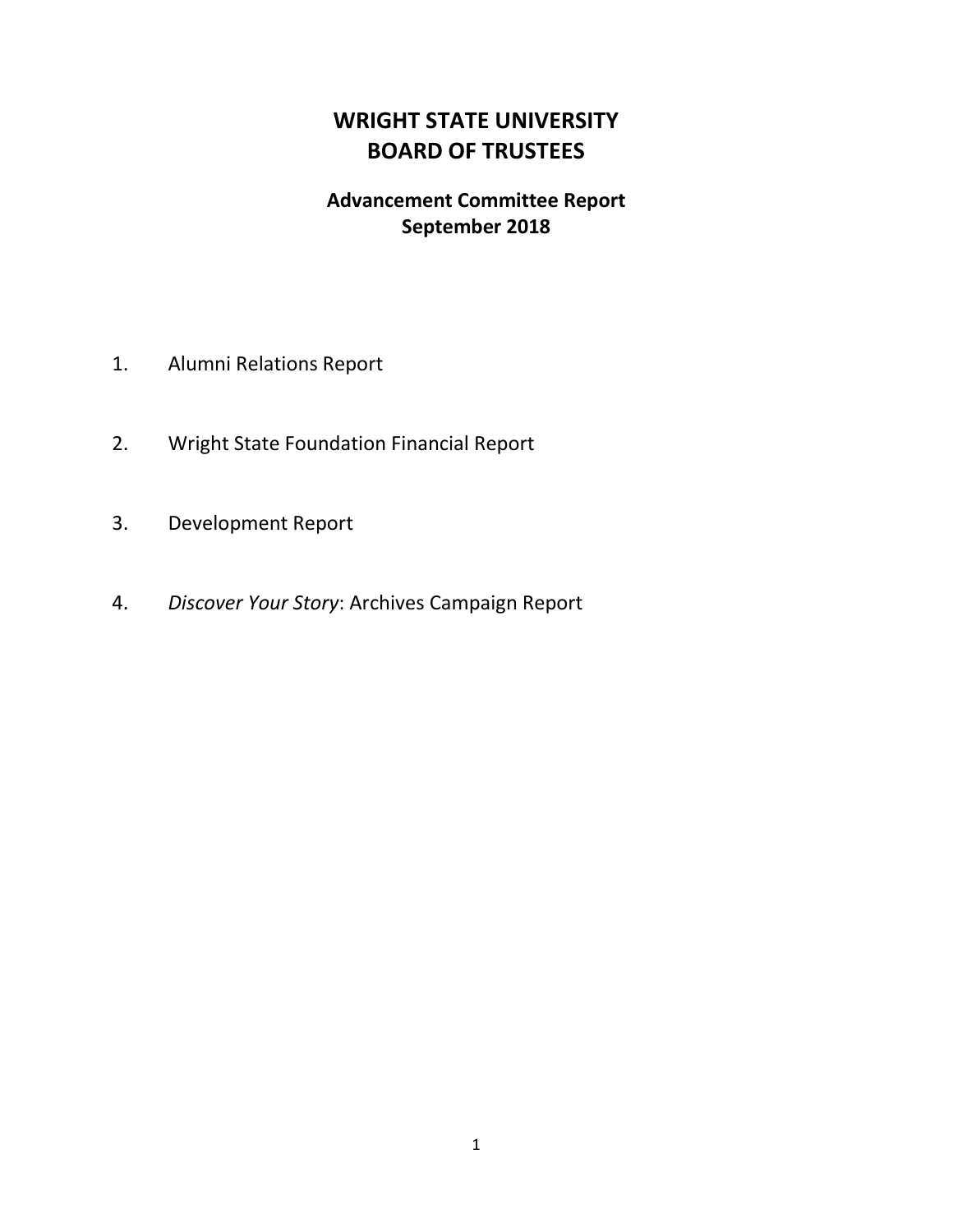# **Advancement Committee Report Alumni Relations Report September 2018**

# **Updates:**

- *flight magazine* with the support of the Wright State University Foundation, as well as other internal partners to include Donor Relations, Annual Giving, Alumni Relations, Advancement Communications, the Wright State Alumni Association and Foundation published its first standalone physical magazine for alumni and donors to receive via traditional mail. The publication is called flight.
	- o *flight* provides a printed vehicle for alumni communications. An official ALUMNI and DONOR magazine for Wright State University.
	- o Some specifics are:
	- $\triangleright$  40+ pages, featuring alumni content, donor stories, event highlights, stories about students on campus, alumni success stories, etc.
	- $\triangleright$  Sent to a smaller 40,000 list, including the more than 25,000 individual donors to the Rise. Shine. Campaign
	- $\triangleright$  A remit envelope/insert to mail checks or credit card payment donations
	- $\triangleright$  Advertisements for ongoing projects important to the Office of Annual Giving, University Advancement and Alumni Relations (such as the Archives Project)
	- $\triangleright$  Mailed in August 2018
	- $\triangleright$  So far, the magazine has influenced 7 donors to give donations totaling \$1,280.

# *Event Highlights:*

- o *Theatre, Dance and Motion Pictures Reunion* In August, the Alumni Association, in collaboration with the Theatre, Dance, and Motion Pictures department hosted an Alumni Reunion Weekend. This Reunion weekend consisted of a cocktail reception and dance party on Friday Night, a family friendly picnic on Saturday, and a visit to Yellow Springs on Sunday. The Reunion Weekend was a huge success with over 100 alumni who traveled from 22 different states, Japan, and Spain to attend the Reunion.
- o *8th Annual Bourbon Tour* Once again, this year's highly anticipated event sold out in less than 48 hours with 54 attendees traveling to Louisville to experience the Bourbon Trail. The trip includes stops at Kentucky Artisan Distillery, Angel's Envy Distillery, and Old Forester Distillery.
- o *Kings Island Day* This year's Wright State Day at Kings Island was held on Sunday, July 27<sup>th</sup>, in collaboration with the Boonshoft School of Medicine. We had nearly 200 attendees participate in the event.
- o *Lake Campus Wine Tasting Fundraiser* The Lake Campus Alumni Network continues to raise funds for their endowed scholarship. This year, the network raised \$700 for their scholarship through this event. The event was open to the community and 40 people attended the fundraiser.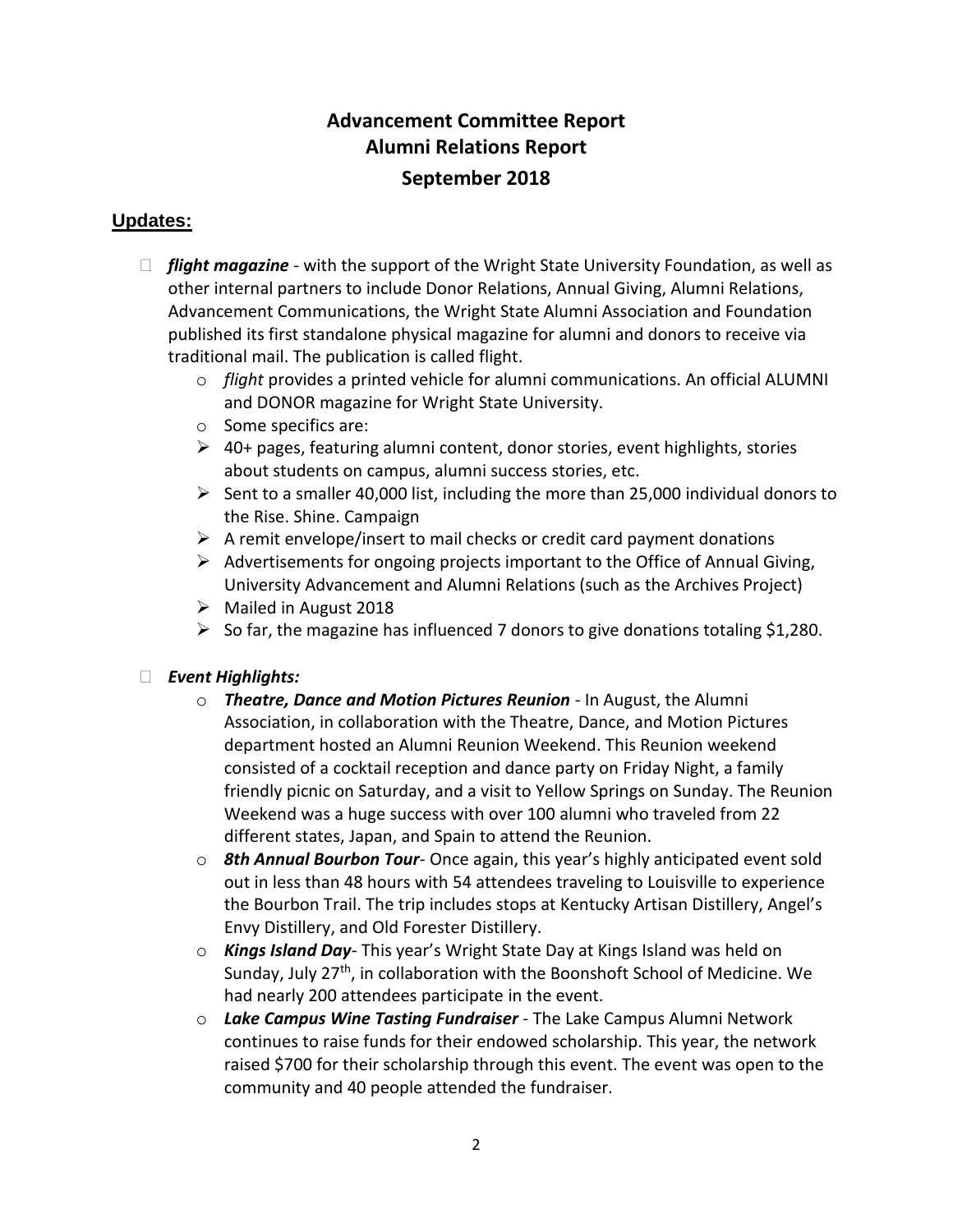- o **Homecoming - October 1 – 6** The week kicks off with our 2nd annual Wright Day to Give and ends with the usual Alumni Achievement Awards, Trivia Night, Pub Science, and the anchor of the weekend, the Homecoming festival. Check out wright.edu/homecoming for a complete list of events.
- o 2nd Annual Alumni Service Day This year's Alumni Service Day will be on **Saturday, November 10th from 9:00 am-12 noon**. The Alumni Association has partnered with 12 local non-profit organizations to provide over 150 volunteer opportunities for alumni in the region.

### *Upcoming Events*

- o Sept. 15-16 -Bourbon Tour
- o Oct. 1 -Wright Day to Give
- o Oct. 1-6 -Homecoming
	- Oct. 5 -Alumni Achievement Awards
	- Oct. 6 -Homecoming Festival
- o Oct. 29 -Campus Costume Fun Run
- o Nov. 10 -Alumni Service Day
- o Dec. 1-2 -Chicago Holiday Bus Tour
- o March 2 -Rowdy Gras
- o April 5 -Amigos Latinx Gala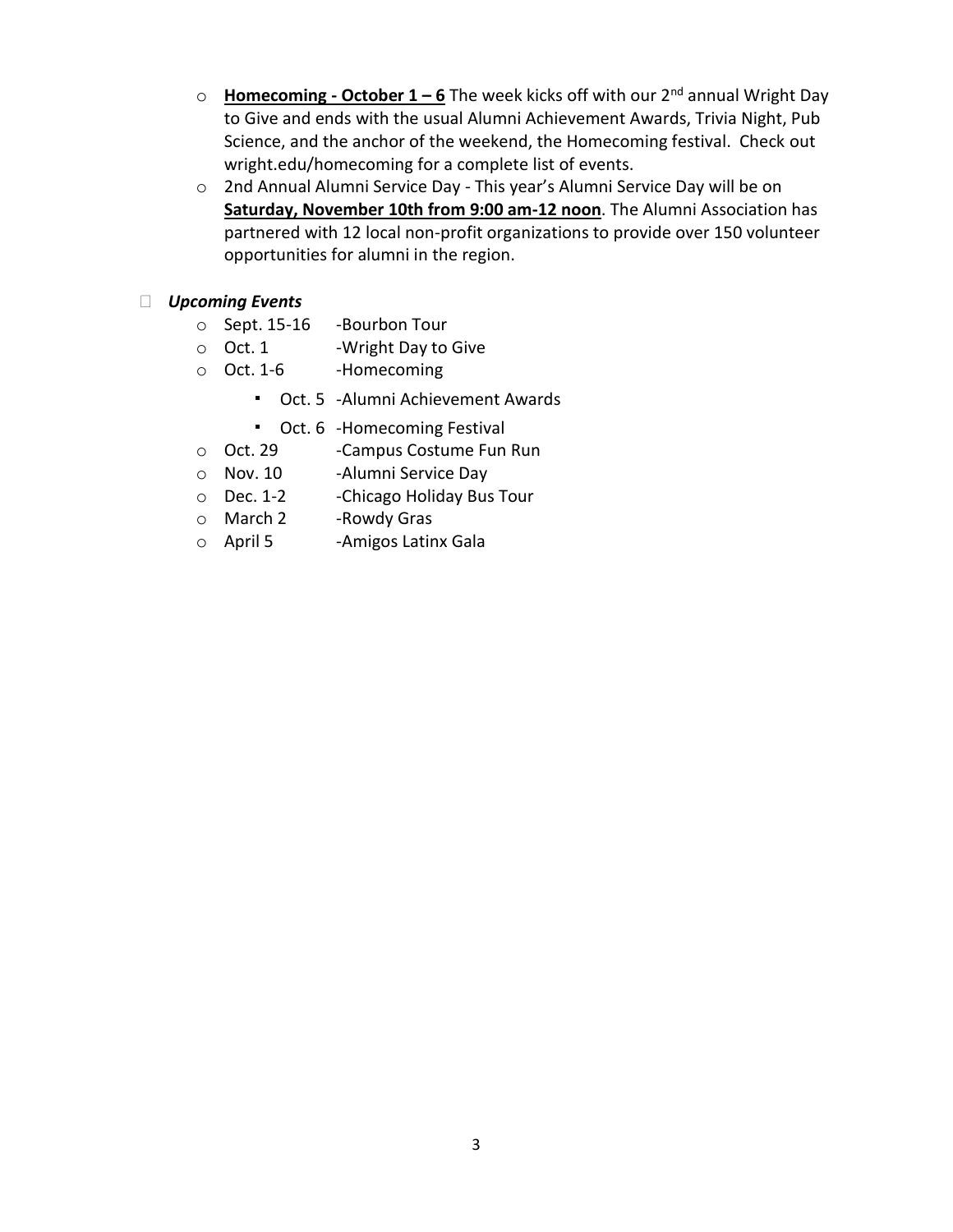# **Advancement Committee Report Wright State University Foundation Report September 2018**

There was little change in the value of the Foundation's endowment portfolio since the last report, which provided investment results through February 2018. The portfolio finished FY18 with a value of \$84.8 million, up nearly \$6.0 million for the year, including net capital contributions of \$1.5 million. The portfolio generated a positive return of 7.06% for the year, a figure that includes private equity investments. Taking private equity out of the picture, the portfolio returned 6.54%, which underperformed its weighted average benchmark by 48 basis points. The three-, five- and ten-year portfolio returns were 5.67%, 6.45% and 5.52% as of June 30<sup>th</sup>. Equity investments were the top performers for FY18 returning 10.12% for the year. Domestic equities beat international equities returning 12.33% versus 9.32% for international. Within the domestic equity space, small cap returns of 14.83% bested large cap returns of 14.50%. Fixed income investments resulted in a gain to the portfolio of 1.36% for the year, while alternative assets added 7.99%. Within the latter category, our investment in energy debt returned 9.36% and hedge fund returns were 6.53%. Asset allocations at the end of June were in line with our investment policy, with actual allocations as follows: 44% equities, 23% fixed income, 13% multi-asset, and 20% alternatives.

Although unaudited, the Foundation's gross reserve increased \$1.1 million, or 14.9%, during FY18. The Foundation expects to report its value at \$8.7 million as of June 30th. This growth is attributable to the Foundation's FY18 revenue realization rate of 118% and its budget expenditure rate of 82%.

The Foundation's current endowment portfolio composition, including target allocations, actual allocations, and market values, as of June 30, 2018, is presented below:

| <b>Asset Class</b>    | <b>Target Allocation</b> | <b>Actual Allocation</b> | <b>Market Value</b> |  |  |
|-----------------------|--------------------------|--------------------------|---------------------|--|--|
|                       |                          |                          | June 30, 2018       |  |  |
| <b>Equity</b>         | 42%                      | 44%                      | \$36,974,358        |  |  |
| <b>Fixed income</b>   | 24%                      | 23%                      | 19,903,337          |  |  |
| Multi-asset           | 14%                      | 13%                      | 11,185,109          |  |  |
| <b>Hedge funds</b>    | 8%                       | 8%                       | 6,728,885           |  |  |
| <b>Private equity</b> | 8%                       | 7%                       | 6,013,368           |  |  |
| <b>Energy Debt</b>    | 4%                       | 5%                       | 3,981,090           |  |  |
| Cash & equivalents    | 0%                       | 0%                       | 0                   |  |  |
| <b>Totals</b>         | 100%                     | 100%                     | \$84,786,147        |  |  |

### **Endowment Portfolio Composition**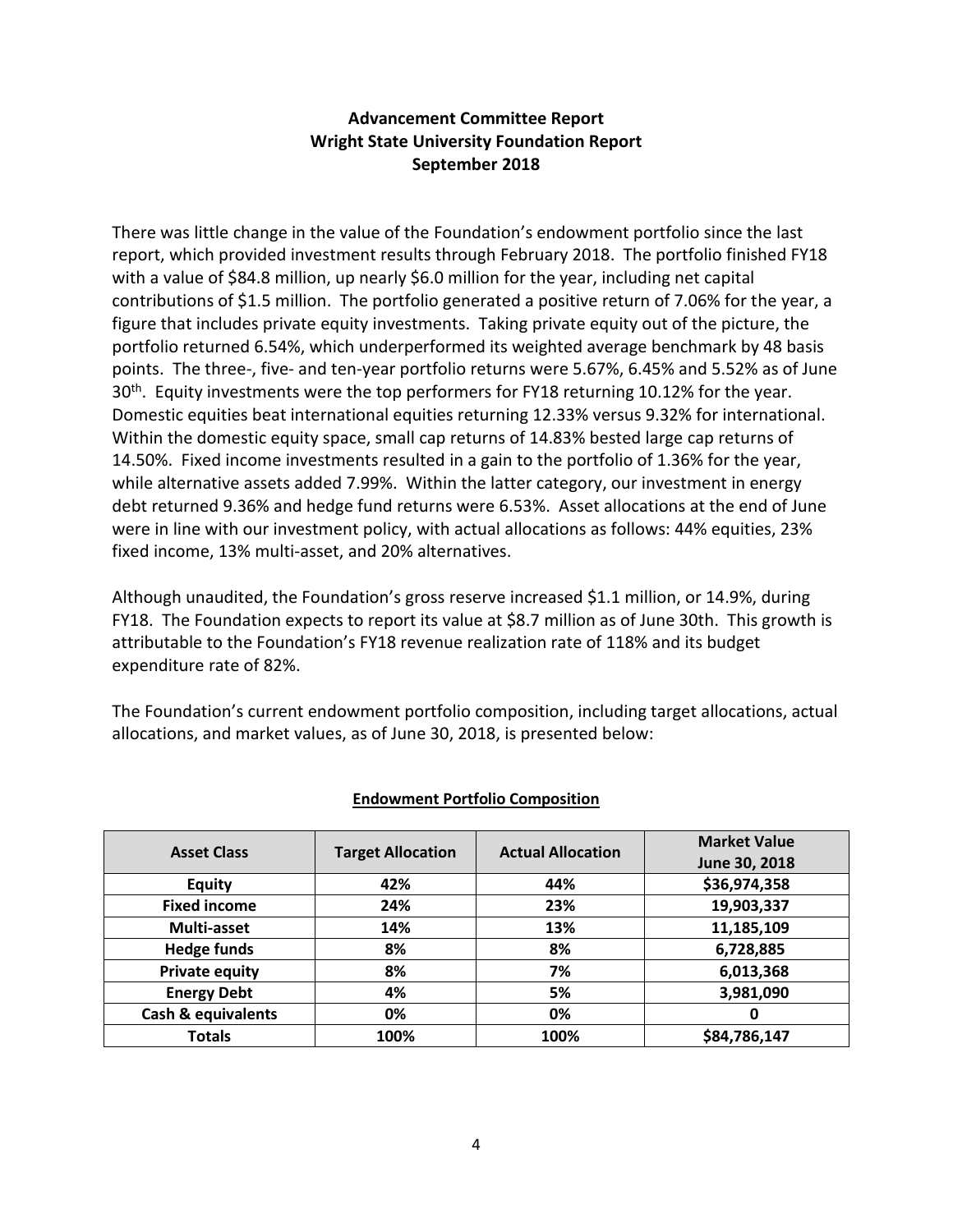#### **Endowment Value**



#### **Endowment Historical Rates of Return**



The index is composed of various market indices of like asset classes in the same proportion as the Foundation's approved asset allocation as defined in its Investment Policy Statement (IPS).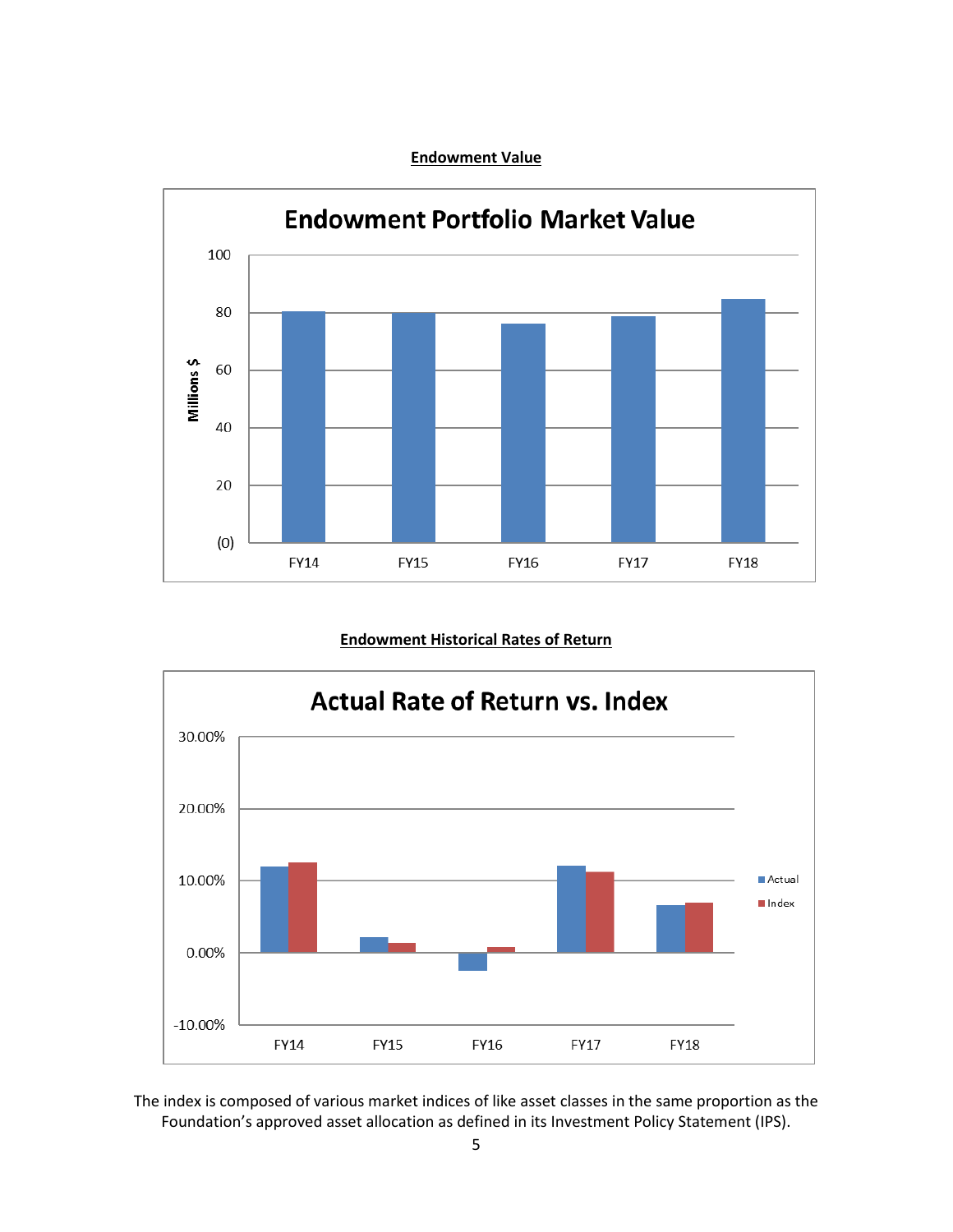

**All Portfolios Value vs. Contributions**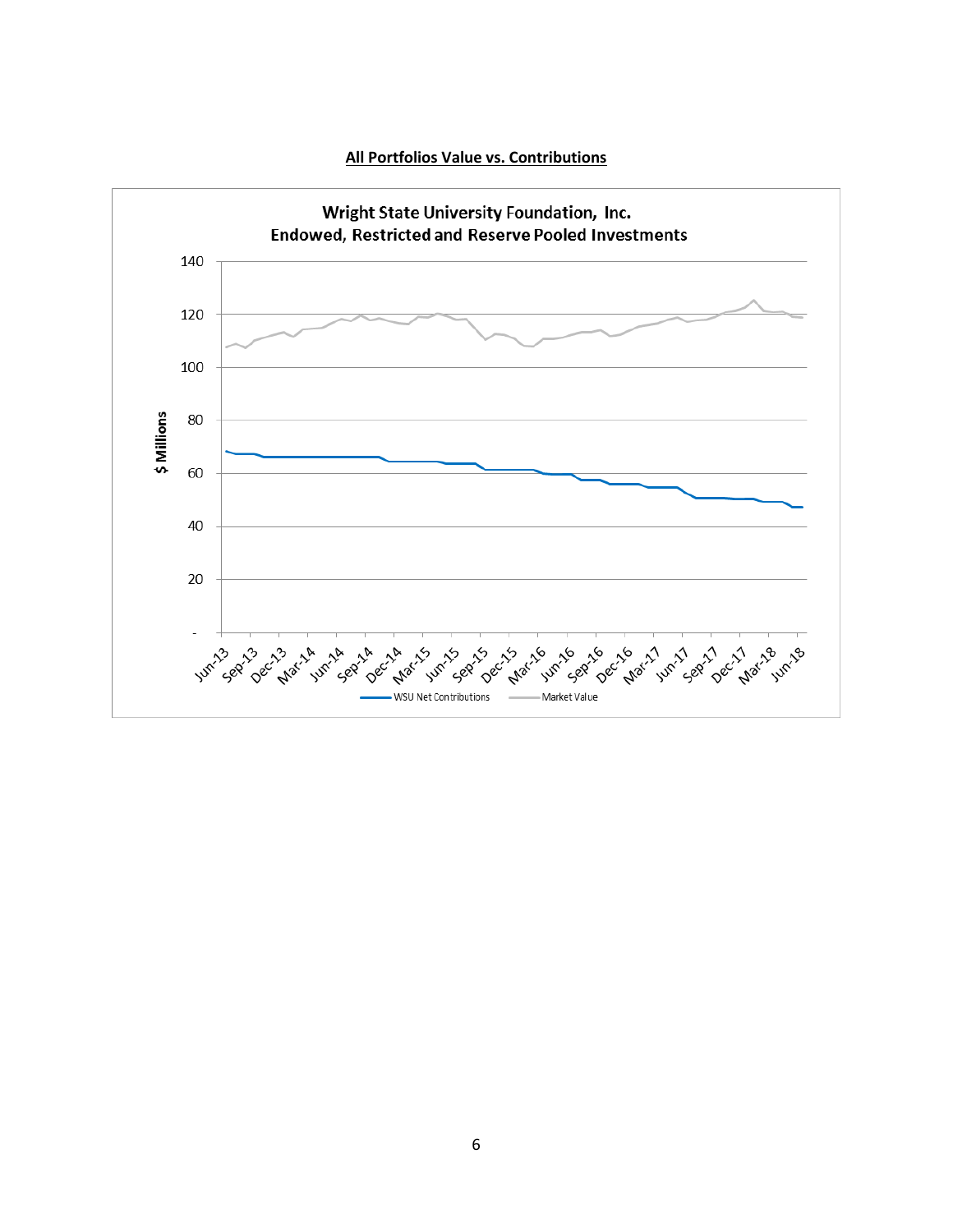#### *WRIGHT STATE UNIVERSITY FOUNDATION, INC.*

**Report of Fundraising Totals By Source and Unit**

**Fiscal Year-to-Date to July 31, 2018**

(including totals from prior fiscal year)

#### **BY SOURCE**

|                                 |              |                      | <b>IRREVOCABLE</b><br><b>DEFERRED</b> | <b>GIFTS OF</b>       | <b>REVOCABLE</b><br><b>DEFERRED</b> | <b>CURRENT FYTD</b> | <b>PRIOR FYTD</b> |
|---------------------------------|--------------|----------------------|---------------------------------------|-----------------------|-------------------------------------|---------------------|-------------------|
|                                 |              |                      |                                       |                       |                                     |                     |                   |
| <b>SOURCE</b>                   | <b>CASH'</b> | PLEDGES <sup>2</sup> | <b>GIFTS<sup>3</sup></b>              | PROPERTY <sup>4</sup> | <b>GIFTS<sup>5</sup></b>            | <b>TOTALS</b>       | <b>TOTALS</b>     |
| Alumni                          | \$30,334     | \$400                | \$0                                   | \$0                   | \$0                                 | \$30,734            | \$26,529          |
| Corporations                    | 167.069      | 0                    | 0                                     |                       | $\Omega$                            | 167.069             | 178,455           |
| Foundations and Organizations   | 56,363       |                      | 0                                     |                       | 0                                   | 56,363              | 28,397            |
| Friends                         | 22,675       | 200                  | 0                                     | 3,000                 |                                     | 25,875              | 42,096            |
| <b>CURRENT FYTD TOTALS</b>      | \$276,441    | \$600                | \$0                                   | \$3,000               | \$0                                 | \$280,041           | ,,,,,,,,,,,,,,,,, |
| <b>PRIOR FYTD TOTALS</b>        | \$265,710    | \$6,600              | \$0                                   | \$3,167               | \$0                                 |                     | \$275,477         |
| % CHANGE FROM PRIOR FISCAL YEAR | 4.0%         | $-90.9%$             | N/A                                   | $-5.3%$               | N/A                                 | $1.7\%$             | iiiiiiiiiiiiii    |

#### **BY UNIT**

|                                           |              |                      | <b>IRREVOCABLE</b>       |                       | <b>REVOCABLE</b>   | <b>CURRENT FYTD</b> | <b>PRIOR FYTD</b> |
|-------------------------------------------|--------------|----------------------|--------------------------|-----------------------|--------------------|---------------------|-------------------|
|                                           |              |                      | <b>DEFERRED</b>          | <b>GIFTS OF</b>       | <b>DEFERRED</b>    |                     |                   |
| <b>UNIT</b>                               | <b>CASH'</b> | PLEDGES <sup>2</sup> | <b>GIFTS<sup>3</sup></b> | PROPERTY <sup>4</sup> | GIFTS <sup>5</sup> | <b>TOTALS</b>       | <b>TOTALS</b>     |
| Boonshoft School of Medicine              | \$18,642     | \$300                | \$0                      | \$0                   | \$0                | \$18,942            | \$41,104          |
| College of Education & Human Services     | 2,200        | 100                  | 0                        |                       | O                  | 2,300               | 2,300             |
| College of Engineering & Computer Science | 25,830       | $\Omega$             | 0                        |                       | 0                  | 25,830              | 380               |
| College of Liberal Arts                   | 22,572       | 200                  | 0                        | 3,000                 | 0                  | 25,772              | 20,650            |
| College of Nursing & Health               | 17,355       | $\Omega$             | $\mathbf 0$              | $\Omega$              | $\Omega$           | 17,355              | 1,820             |
| College of Science & Math                 | 42,650       | O                    | 0                        |                       | $\Omega$           | 42,650              | 52,676            |
| Curriculum & Instruction                  | 15,369       | $\Omega$             | 0                        | U                     | $\Omega$           | 15,369              | 10,500            |
| <b>Enrollment Management</b>              | 3,150        | 0                    | 0                        | 0                     | $\mathbf 0$        | 3,150               | 2,257             |
| Intercollegiate Athletics                 | 29,852       | $\Omega$             | $\mathbf 0$              | $\Omega$              | $\Omega$           | 29,852              | 23,532            |
| Lake Campus                               | 0            | $\Omega$             | 0                        |                       | 0                  | $\Omega$            | 50                |
| Other                                     | 28,721       | O                    | 0                        | 0                     | $\Omega$           | 28,721              | 28,609            |
| Raj Soin College of Business              | 20,750       | 0                    | 0                        | 0                     | 0                  | 20,750              | 7,221             |
| School of Professional Psychology         | $\Omega$     | $\Omega$             | $\mathbf 0$              | $\Omega$              | $\Omega$           | $\Omega$            | 670               |
| <b>Student Affairs</b>                    | 42,295       | $\Omega$             | 0                        |                       | $\Omega$           | 42,295              | 82,828            |
| <b>University College</b>                 | $\Omega$     | $\Omega$             | 0                        |                       | $\Omega$           | $\Omega$            |                   |
| <b>University Libraries</b>               | 7,055        | 0                    | 0                        | ი                     | 0                  | 7,055               | 880               |
| <b>CURRENT FYTD TOTALS</b>                | \$276,441    | \$600                | \$0                      | \$3,000               | \$0                | \$280,041           |                   |
| <b>PRIOR FYTD TOTALS</b>                  | \$265,710    | \$6,600              | \$0                      | \$3,167               | \$0                |                     | \$275,477         |
| % CHANGE FROM PRIOR FISCAL YEAR           | 4.0%         | $-90.9%$             | N/A                      | $-5.3%$               | N/A                | 1.7%                |                   |

<sup>1</sup> Cash, checks, credit cards, electronic transfers, matching gifts, insurance premiums, etc.

² Conditional, deferred, irrevocable and revocable pledges.

³ Charitable gift annuities, charitable lead trusts (CLTs), charitable remainder trusts (CRTs), life estates, pooled income funds, Foundation-owned insurance policies, etc. ⁴ Gifts-in-kind, real property (land and buildings), tangible personal property (vehicles, equipment, books, art, auction items, etc.), intangible personal property (patents, copyrights, etc.), etc.

<sup>5</sup> Bequest intentions, donor-owned insurance policy beneficiary, donor-owned retirement asset beneficiary, etc.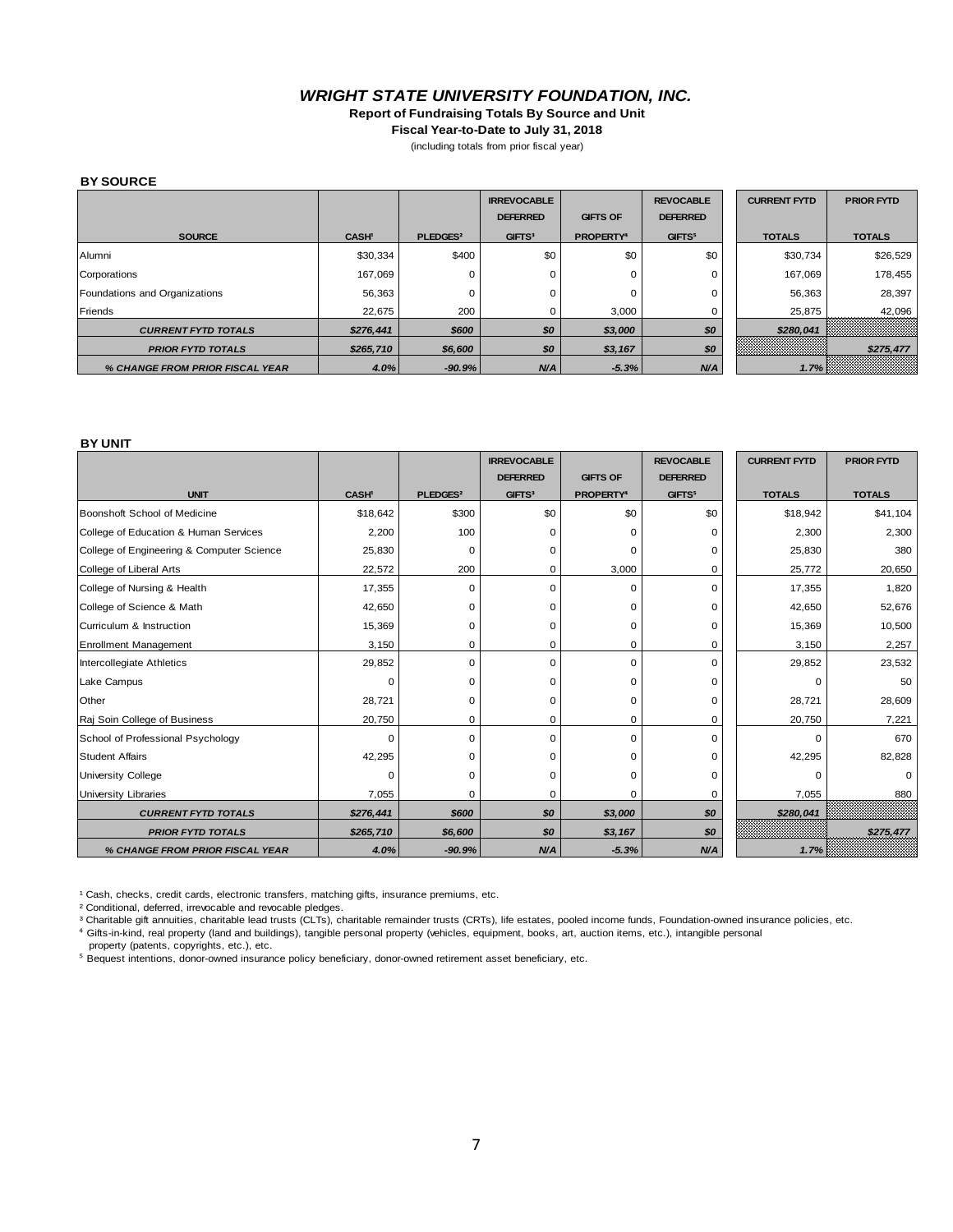# *WRIGHT STATE UNIVERSITY FOUNDATION, INC.*

**Report of Total Receipts: Cash and Gifts-in-Kind For the Month Ended July 31, 2018 and 2017**

#### **MONTH-TO-DATE**

|                               | <b>JUL 2018</b>                 |           | <b>JUL 2017</b>                 |           | <b>PCT. CHANGE</b> |                |
|-------------------------------|---------------------------------|-----------|---------------------------------|-----------|--------------------|----------------|
| <b>GIFT SOURCE</b>            | <b>DOLLARS</b><br><b>DONORS</b> |           | <b>DONORS</b><br><b>DOLLARS</b> |           | <b>DONORS</b>      | <b>DOLLARS</b> |
| Alumni                        | 406                             | \$54,264  | 366                             | \$36,643  | 11%                | 48%            |
| Corporations                  | 24                              | 443,277   | 20                              | 285,996   | 20%                | 55%            |
| Foundations and Organizations | 8                               | 56,363    | $\overline{2}$                  | 28,397    | 300%               | 98%            |
| Friends                       | 414                             | 39,331    | 390                             | 55.328    | 6%                 | $-29%$         |
| <b>SUBTOTAL CASH RECEIPTS</b> | 852                             | \$593,235 | 778                             | \$406,364 | 10%                | 46%            |
| Gifts-in-kind                 |                                 | 3,000     | 3                               | 3,167     | $-67%$             | -5%            |
| <b>TOTAL ALL RECEIPTS</b>     | 853                             | \$596.235 | 781                             | \$409,531 | 9%                 | 46%            |

#### **FISCAL-YEAR-TO-DATE**

|                               | FY2019                          |           | FY2018        |                | <b>PCT. CHANGE</b> |                |
|-------------------------------|---------------------------------|-----------|---------------|----------------|--------------------|----------------|
| <b>GIFT SOURCE</b>            | <b>DOLLARS</b><br><b>DONORS</b> |           | <b>DONORS</b> | <b>DOLLARS</b> | <b>DONORS</b>      | <b>DOLLARS</b> |
| Alumni                        | 406                             | \$54,264  | 366           | \$36,643       | 11%                | 48%            |
| Corporations                  | 24                              | 443,277   | 20            | 285,996        | 20%                | 55%            |
| Foundations and Organizations | 8                               | 56,363    | 2             | 28.397         | 300%               | 98%            |
| Friends                       | 414                             | 39,331    | 390           | 55,328         | 6%                 | $-29%$         |
| <b>SUBTOTAL CASH RECEIPTS</b> | 852                             | \$593,235 | 778           | \$406.364      | 10%                | 46%            |
| Gifts-in-kind                 |                                 | 3,000     | 3             | 3,167          | $-67%$             | -5%            |
| <b>TOTAL ALL RECEIPTS</b>     | 853                             | \$596.235 | 781           | \$409.531      | 9%                 | 46%            |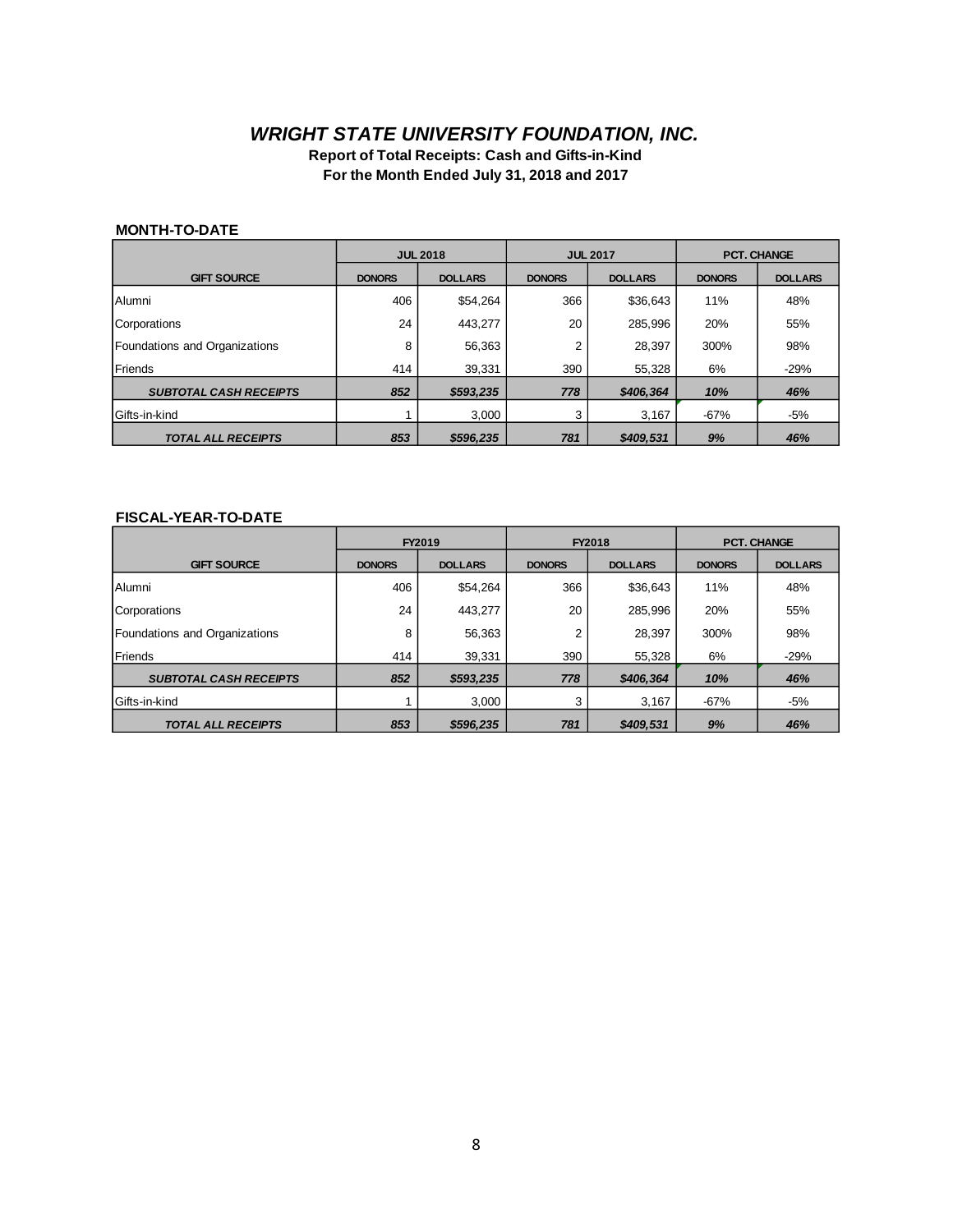# **Advancement Committee Report Development Report September 2018**

### **Planned Giving Update**

FY 2018 Planned Gift Results:

- $\Box$  4 planned gift commitments with a stated gift value of \$1,023,000 were recorded in FY18. Three of the four are bequest expectancies; one charitable gift annuity was written.
- $\Box$  Five planned gifts were realized. The total value of estate gifts realized exceeded \$600,000.
- $\Box$  We closed out the fiscal year waiting to receive the disbursement from five other estates with a combined value in excess of \$4 million. The majority of this total is tied up in two complicated estates so we don't anticipate these estates to be realized in the time frame more typical of the average estate. Two of the five planned gift expectancies are from two donors who had not previously notified us of their estate intentions.
- $\Box$  As of the end of the fiscal year, there were eight additional planned gifts in discussion with an estimated projected value of \$7,432,000. There are currently another 32 potential planned gifts in early stage discussion

The Wright State University Planned Giving Website continues to be a valuable tool for marketing gift planning concepts and information. It is outsourced to our planned giving marketing partner and web host, Crescendo Interactive. It serves as the single source of information for planned giving prospective donors. [\(wright.edu/plannedgiving\)](https://wright.giftlegacy.com/)

### **Annual Giving Update**

Annual gift solicitation (gifts of up to \$10,000), building off the momentum of the Rise. Shine. Campaign, engaging more and more donors with Wright State, increasing current individual giving levels, and identifying new major gift prospects.

# **Spring Phonathon**

In a year without traditional Phonathon, several strategies were implemented to close out our phonathon program for FY18.

Spring mini campaigns included:

• BSOM, January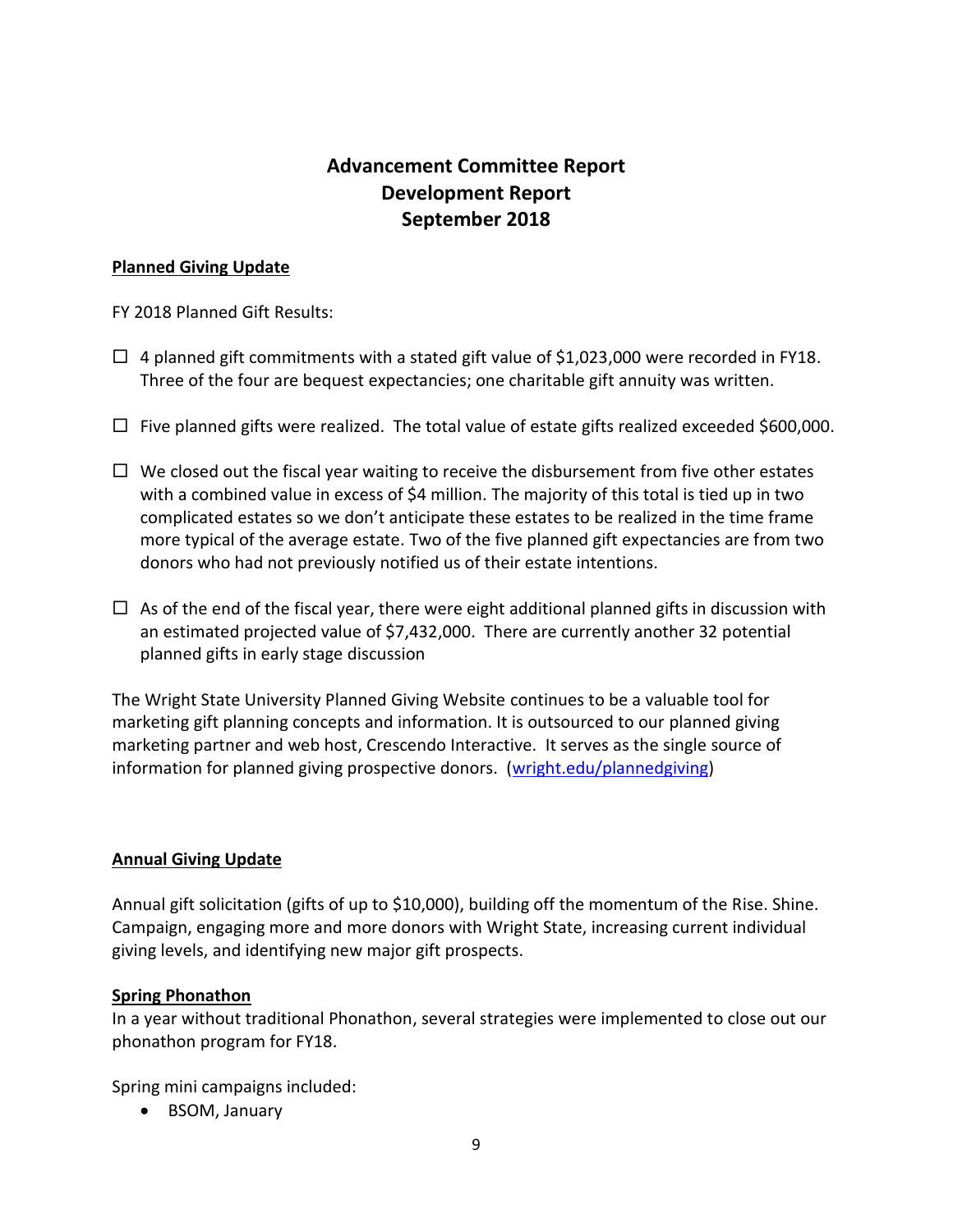Donors who have historically given through Phonathon in the last three years, March and April

FY18 Phonathon results as of 6/30/2018: \$31,949, 294 donors. With a fulfillment rate of 83%.

### **Spring Direct Mail (FY18) Appeal**

| $\geqslant$ 90 day results FY18 | \$93,020 | 664 gifts |
|---------------------------------|----------|-----------|
| $\geqslant$ 90 day results FY17 | \$92,855 | 688 gifts |
| $\geqslant$ 90 day results FY16 | \$68,871 | 490 gifts |

 $\geqslant$  90 day results FY15 \$53,902 372 gifts

### **2018 Faculty, Staff & Retiree Campaign**

 $\triangleright$  6/30/2018 Results  $\cdot$  \$348,917 47% participation among Full-time Staff & Faculty 6/30/2017 Results \$379,147 44% participation among Full-time Staff & Faculty 6/30/2016 Results \$508,903 48% participation among Full-time Staff & Faculty 6/30/2015 Results \$523,138 57% participation among Full-time Staff & Faculty

2018 results will be calculated through December 31, 2018.

### **The Wright Day to Give – October 1**

Wright State will host its second annual giving day, a digital philanthropic challenge to our alumni, friends, parents, students, faculty, and staff. Engage with their alma mater, Wright State, for a day that will bring together ALL Raiders.

- Digital launch, Sunday, September 30
- Two events:
	- $\circ$  Dayton Campus: Fifth Street Brew Pub, guest bartender and dine to donate
	- o Lake Campus: C-Town Wings, dine to donate
- Student giving component during Wright Brothers Day

Use a tactical marketing campaign (phonathon, direct mail, email, and videos) to solicit donations.

# **Fall Direct Mail Appeal**

The annual fall direct mail appeal will mail around November 1. It will be customized with student features in each academic area. The primary audience for Fall Appeal is alumni, however, without traditional Phonathon again in FY19, this appeal will also be sent to friends who are donors.

# **Strategies**

- $\triangleright$  Continue to personalize, including suggested giving amounts based on historical giving o Provide current donor club, if applicable
- $\triangleright$  Continue to solicit our most engaged alumni/friends utilizing our Wright State engagement scores in addition to utilizing our updated Wright State annual giving likelihood scores